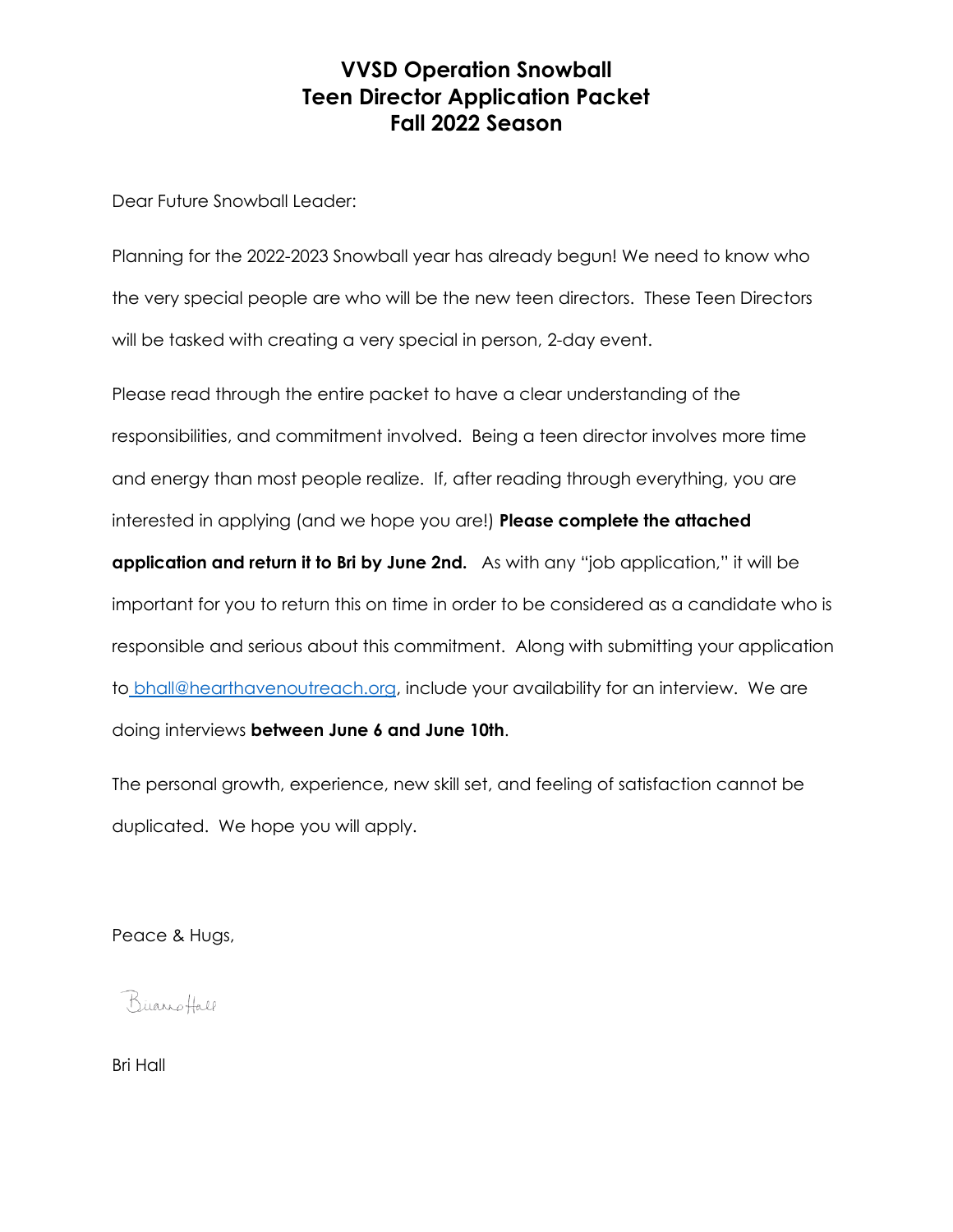#### **General Job Description:**

Teen directors will work with a leadership team to provide leadership necessary to bring together, work alongside of, and support a staff of teens and adults to plan, facilitate and evaluate a Valley View School District Operation Snowball training & weekend event(s).

#### **Specific Job Responsibilities:**

- 1. Being a positive drug-free role model for teen and adult staff, participants, and the community.
- 2. Communicating through words and actions the values important to our "Empowering Youth to Create a Positive Impact", ie. through Operation Snowball's five comprehensive program pillars: fosters youth/adult partnership, shows ability to adapt programming, highlights youth influence, supports social emotional learning and uses a community-based approach.

As teen director, there are several duties you will be asked to perform throughout the entire process of planning, facilitating, and evaluating the Snowball event(s). Those duties include:

- 1. The ability to make the time commitment necessary to make the responsibilities of teen director a priority for the Fall Snowball season.
- 2. Attending the teen director orientation
- 3. Attend at least one Operation Snowball Inc led training (Free)
- 4. Meeting with co-directors at least once a week to prepare weekly meetings, staff bonding days, and large group sessions. Some of these meetings may occur via zoom.
- 5. Interviewing all staff candidates with co-directors
- 6. Selecting and notifying the staff with the adult co-directors
- 7. Promoting the event and attracting participants, to share Snowball with others
- 8. Attend **ALL** leadership meetings every Wednesday starting in August.
- 9. Encouraging and allowing other staff members to take on leadership, acknowledging their talents and ideas, and supporting them in taking on meaningful tasks and roles.
- 10. Throughout the entire process, teen directors will work with adult directors as a team to provide the best experience possible for staff and participants.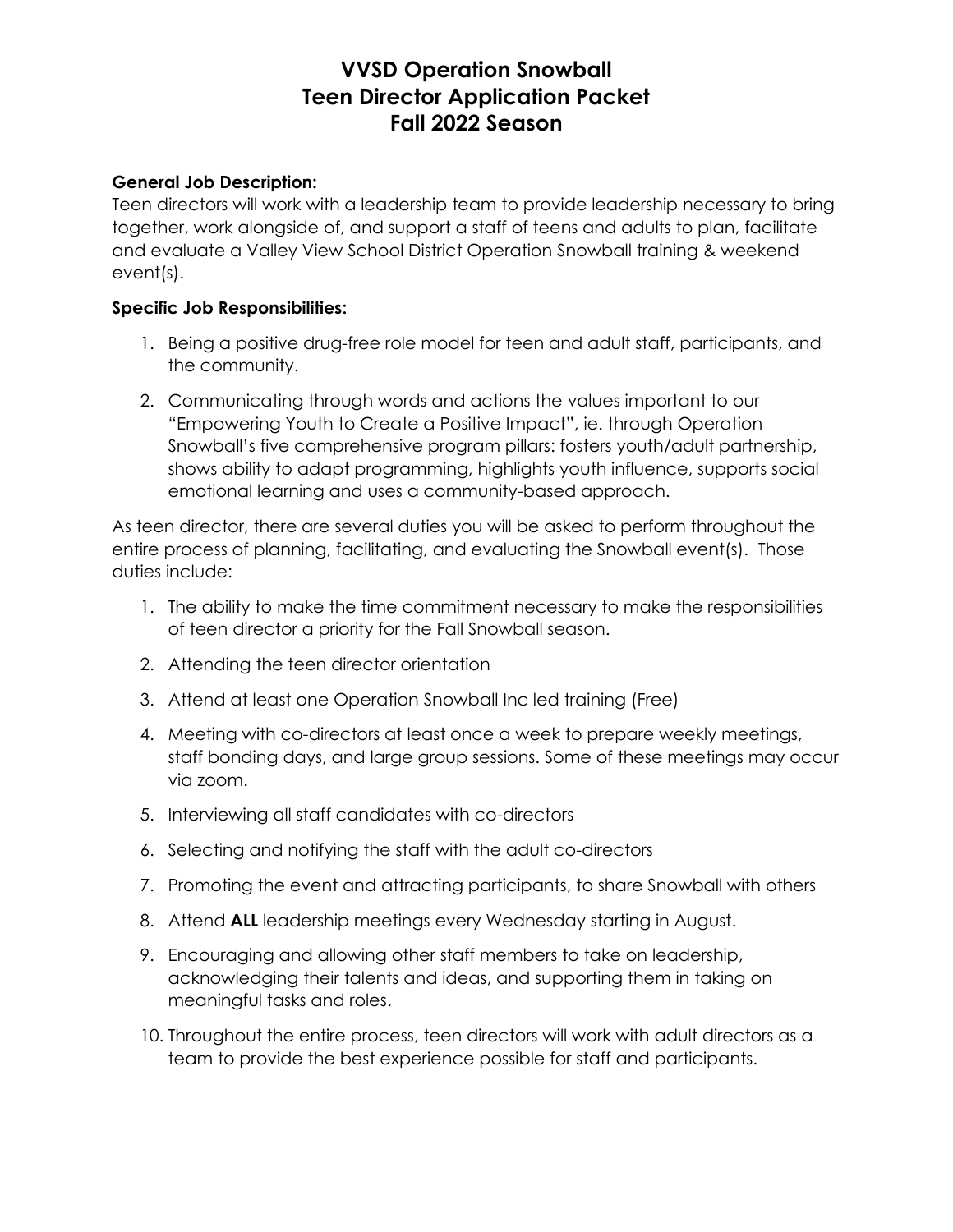The application and subsequent personal interview is based on the criteria listed below. Please keep them in mind as you complete the application, as your responses should reflect these concerns:

A. Tobacco/vaping, alcohol, and other drug free

B. Attendance at planning meetings and pre-Snowball training sessions

C. Demonstrates leadership

D. Experience in group work

E. Commitment to follow-up programs

- F. Dependability/Responsibility
- G. Maturity
- H. Sense of Humor
- I. Non-judgmental
- J. Non-prejudiced
- K. Responsive to others
- L. Credible role model

Many more applications for teen directors are received than are openings. Should your application not be accepted as director be assured, we appreciate your interest and would look forward to considering you for teen staff. Filling out an application for a staff position will not be necessary, but you will need to set up an interview with the directors if you are interested.

The deadline for teen director applications for this season is **June 2nd**. Interviews will be scheduled for **June 6 and June 10th** via Zoom.

Please return your completed application to Bri at [bhall@hearthavenoutreach.org](mailto:bhall@hearthavenoutreach.org)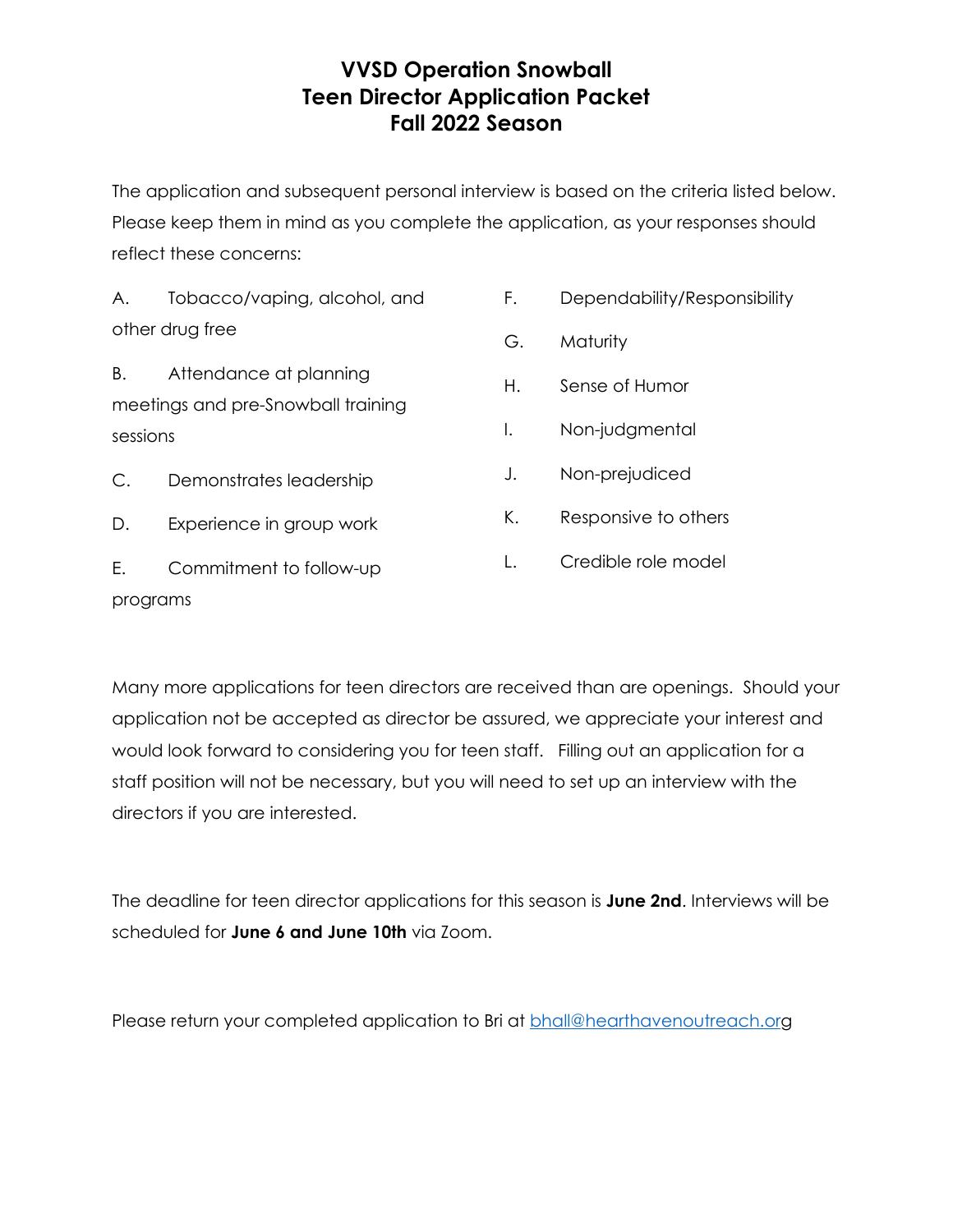| Name:     | <b>Physical Address:</b> |
|-----------|--------------------------|
| Pronouns: | Cell:                    |
| Grade:    | Email Address:           |
| School:   |                          |

Please answer the following questions:

1. Describe the leadership qualities you possess that would be beneficial as a teen director?

2. Regarding the unique challenges presented by the global pandemic and returning to normalcy, how do you feel Snowball can adapt to best serve your peers?

3. What would be your greatest strength as a teen director?

4. What do you believe to be your personal weaknesses?